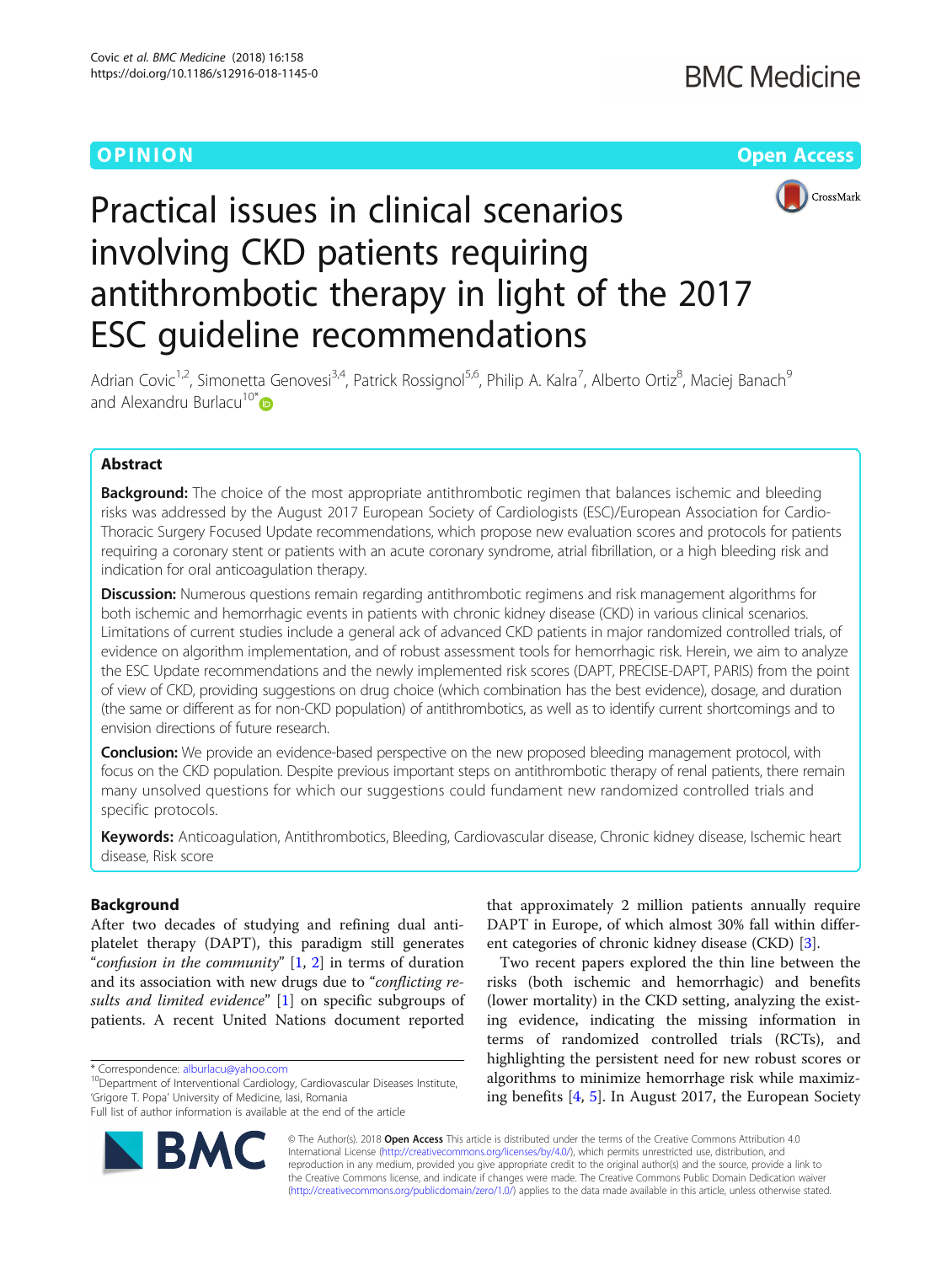of Cardiology (ESC), in collaboration with the European Association of Cardio-Thoracic Surgery, released a focused update on DAPT [\[1](#page-9-0)], introducing new risk stratification tools and algorithms for the treatment of patients with percutaneous coronary interventions (PCI).

This opinion piece aims to analyze the strength and appropriateness of the new recommended risk scores (DAPT/PRECISE-DAPT) in the CKD setting as well as to critically assess the implementation of the new recommendations in patients with CKD, providing practical suggestions on drug choice (which combination is supported by the best evidence), dose (required adjustments in advanced CKD), and duration (the same/different as for non-CKD patients) of antithrombotic medication. Further, we identify current shortcomings and new directions for future research.

#### Search strategy and selection criteria

Our main interest was to assess the solidity of all new recommendations from the ESC focused update document [[1\]](#page-9-0) in the specific subgroup of CKD patients. For each recommendation, we evaluated all the listed references from the kidney function perspective by extracting baseline estimated glomerular filtration rate (eGFR) data and the presence/absence of albuminuria of all included patients, as well as by reviewing exclusion criteria. We also performed the same evaluation as described in the 'web addenda' (especially the trials listed in the tables) of the ESC Update [[1](#page-9-0)], assessing the existence and size of any CKD subgroup.

# **Discussion**

## Nephrologist perspective on new risk stratification tools for ischemia and bleeding

Approximately 28% of patients with acute coronary syndrome (ACS) have moderate CKD (eGFR 59–30 mL/min/ 1.7[3](#page-9-0) m<sup>2</sup>), while 5.5% have a eGFR < 30 mL/min/1.73 m<sup>2</sup> [3]. Although the percentage of patients with CKD and ACS undergoing PCI is lower than that of patients with preserved renal function [\[3](#page-9-0)], the number of subjects with renal failure who are candidates for DAPT is high. Since DAPT increases the risk of hemorrhagic events, it becomes mandatory to have indications on the duration of DAPT based on the patient's bleeding risk.

The most recent ESC Update [\[1](#page-9-0)] proposes the use of new scores to identify the risk of intra-stent thrombosis, new myocardial infarction (MI), and major bleeding with short- (3–6 months) and long-term DAPT ( $\geq$ 12 months). Three new scores were recently elaborated for the stratification of thrombotic and/or hemorrhagic risk of patients with DAPT indication, namely the DAPT score [\[6](#page-9-0)], the PARIS score [[7\]](#page-9-0), and the PRECISE-DAPT score [[8\]](#page-9-0).

The DAPT score was created using the population of a RCT that included 468/11,648 (4.2%) CKD patients. However, the definition used to identify CKD patients

was not specified. The score is a risk model for simultaneous ischemia and bleeding. Patients with a score >2 may benefit from long DAPT therapy (Table [1,](#page-2-0) calculator [www.daptstudy.org\)](http://www.daptstudy.org). Although the presence of CKD was significantly associated with more hemorrhagic events in the study population, it was excluded as an item from the score calculator as it was not associated with thrombotic events [\[6](#page-9-0)].

The PARIS scores were created using a registry-derived population [\[7](#page-9-0)]. The scores stratify PCI patients on DAPT separately for the risks of thrombosis and bleeding. Both scores include CKD (defined as eGFR < 60 mL/min/ 1.73 m<sup>2</sup>), wherein the presence of CKD increases the score by 2 points. The higher the scores, the greater the risk of intra-stent thrombosis and/or MI or the risk of bleeding (Table [1\)](#page-2-0). There were 663/4190 (15.8%) and 660/8665 (7.7%) CKD patients in the discovery and validation cohorts, respectively [\[9](#page-9-0)]. The prevalence of CKD in the study population was significantly lower than usually reported in the literature, which is understandable since these data were obtained from registries rather than from observational/randomized trials; therefore, the relevance given by the ESC Update to the PARIS score is rather low [[1](#page-9-0)] (Table [1\)](#page-2-0).

The PRECISE-DAPT score was created and validated in cohorts derived from RCTs [[8](#page-9-0)]. The score quantifies the risk of bleeding and eGFR is included as a continuous variable. The number of CKD patients in the cohorts from which the score was created and validated was not reported, yet (as indicated in their Methods section [[8](#page-9-0)]) the eGFR of the included patients was always >60 mL/min/  $1.73$  m<sup>2</sup>. The other variables that compose the score are age, hemoglobin values, white blood cell count, and the presence of previous bleeding (Fig. [1](#page-2-0) and calculator [www.precisedaptscore.com](http://www.precisedaptscore.com)). The score ranges from 0 to 100. Patients with a score >25 show an increase in bleeding events if they undergo longer DAPT without an advantage in terms of reduction of thrombotic events.

The introduction of the new scores in the ESC Update is a positive novelty for the nephrologist treating CKD patients who had an ACS. In fact, the presence of renal disease is taken into account as both a thrombotic and hemorrhagic risk factor, as a dichotomous (PARIS score) or continuous (PRECISE-DAPT score) variable. Furthermore, in the new scores, certain clinical risk factors frequently present in CKD patients (advanced age, anemia, leukocytosis, and previous bleeding) have been included.

However, the use of the new scores in CKD patients with ACS who underwent PCI presents several critical issues. The CKD population is not well defined and is poorly represented in the databases through which the scores were created and validated. The DAPT score does not include CKD as an item. The median eGFR in the cohort from which the PRECISE-DAPT was derived was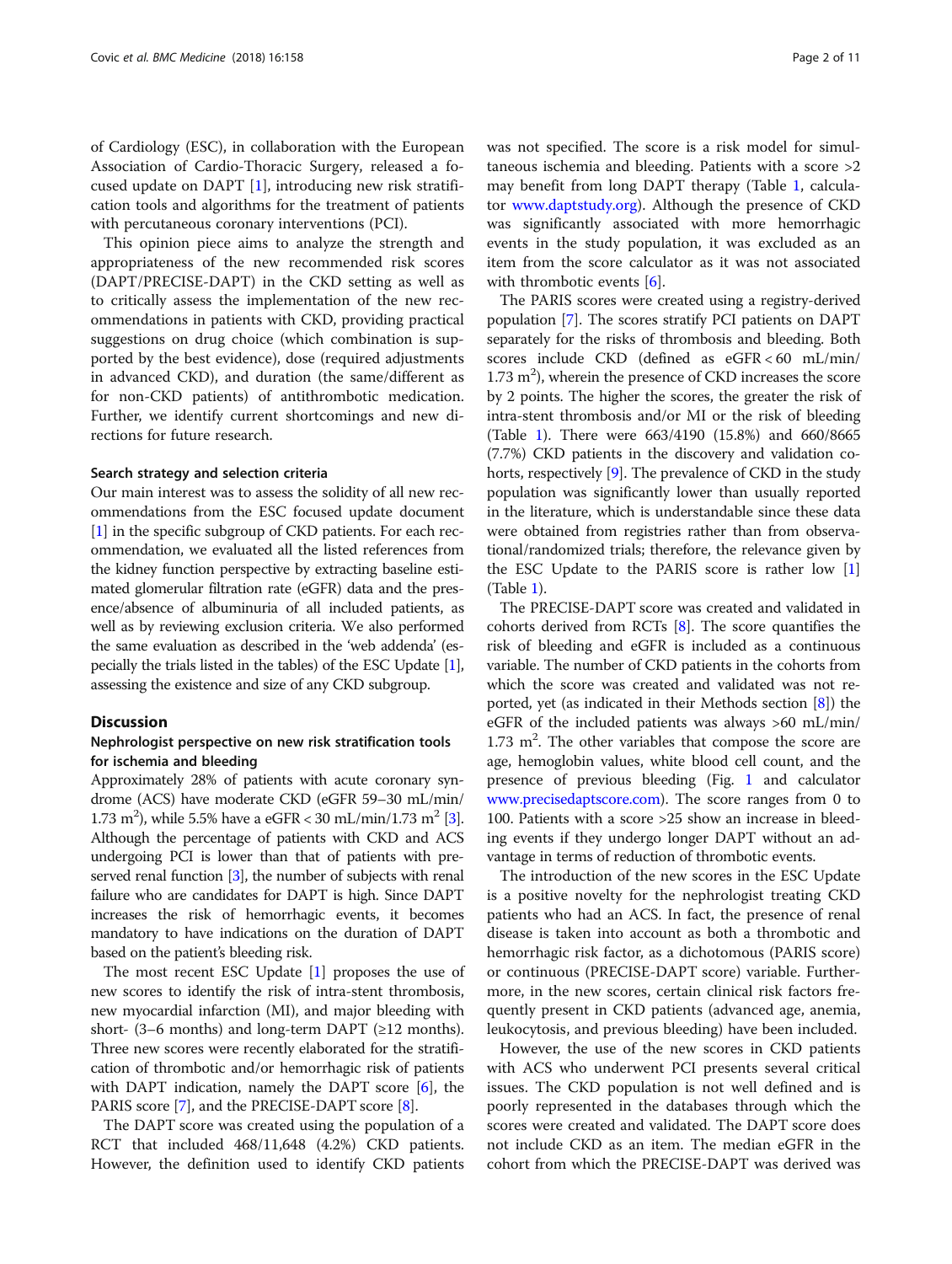| DAPT score                |                | PARIS scores                |       |                         |       |
|---------------------------|----------------|-----------------------------|-------|-------------------------|-------|
|                           |                | Major bleeding              |       | Thrombosis/MI           |       |
| Parameter                 | Score          | Parameter                   | Score | Parameter               | Score |
| Age, years                |                | Age, years                  |       | Diabetes mellitus       |       |
| $\geq 75$                 | $-2$           | < 50                        | 0     | None                    | 0     |
| 65 to $<$ 75              | $-1$           | $50 - 59$                   | $+1$  | Non-insulin dependent   | $+1$  |
| <65                       | 0              | $60 - 69$                   | $+2$  | Insulin dependent       | $+3$  |
| Current cigarette smoking | 1              | $70 - 79$                   | $+3$  | Acute coronary syndrome |       |
| Diabetes mellitus         | 1              | $\geq\!\!80$                | $+4$  | No                      | 0     |
| MI at presentation        | 1              | Body mass index, kg/m2      |       | Yes, Tn negative        | $+1$  |
| Prior PCI or prior MI     | 1              | $<$ 25                      | $+2$  | Yes, Tn positive        | $+2$  |
| Paclitaxel-eluting stent  | 1              | $25 - 34.9$                 | 0     | Current smoking         |       |
| Stent diameter <3 mm      | 1              | $\geq$ 35                   | $+2$  | Yes                     | $+1$  |
| CHF or LVEF < 30%         | 2              | Current smoking             |       | No                      | 0     |
| Vein graft PCI            | $\overline{2}$ | Yes                         | $+2$  | $eGFR < 60$ mL/min      |       |
|                           |                | No                          | 0     | Present                 | $+2$  |
|                           |                | Anemia                      |       | Absent                  | 0     |
|                           |                | Present                     | $+3$  | Prior PCI               |       |
|                           |                | Absent                      | 0     | Yes                     | $+2$  |
|                           |                | eGFR < 60 mL/min            |       | No                      | 0     |
|                           |                | Present                     | $+2$  | Prior CABG              |       |
|                           |                | Absent                      | 0     | Yes                     | $+2$  |
|                           |                | Triple therapy on discharge |       | <b>No</b>               | 0     |
|                           |                | Yes                         | $+2$  |                         |       |
|                           |                | No                          | 0     |                         |       |

<span id="page-2-0"></span>Table 1 DAPT and PARIS scores (modified from [\[6](#page-9-0), [7\]](#page-9-0))

CHF cardiac heart failure, eGFR estimated glomerular filtration rate, LVEF left ventricular ejection fraction, MI myocardial infarction, PCI percutaneous coronary intervention, Tn troponin

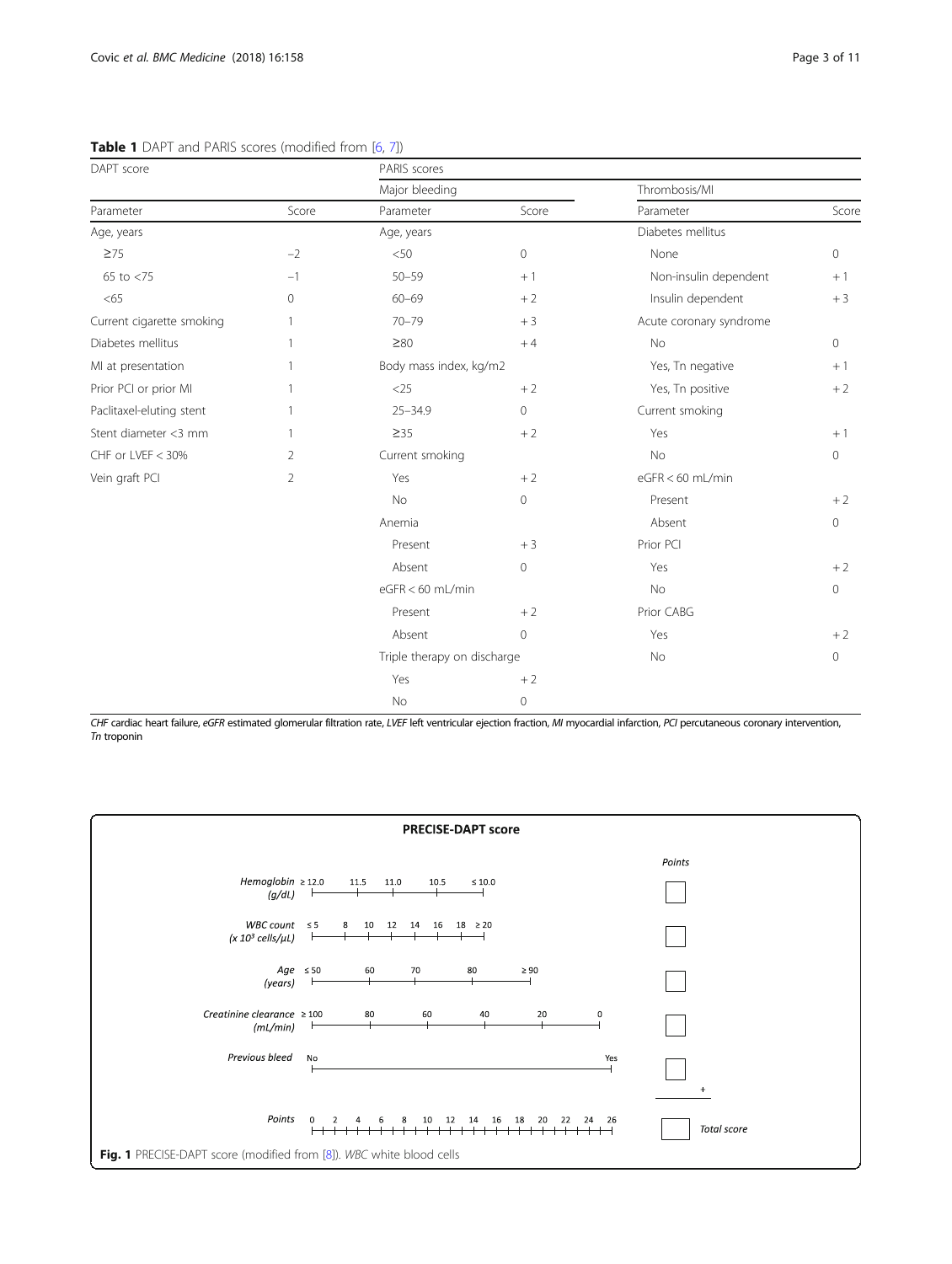79.1 (range  $60.8 - 98.0$ ) mL/min/1.73 m<sup>2</sup>, while in the two populations in which it was validated it was 84.6 (range  $67.3 - 102.9$ ) mL/min/1.73 m<sup>2</sup> and 87.6 (range 65.4–105.4) mL/min/1.73 m<sup>2</sup>, respectively [[8](#page-9-0)]; therefore, the score assigned for eGFR values < 60 mL/min/1.73 m<sup>2</sup> is an extrapolation. In addition, the score can be highly useful for the stratification of bleeding risk only in the presence of mild and moderate CKD. In an optimistic scenario, patients with eGFR 30 mL/min/1.73 m<sup>2</sup> or 15 mL/min/1.73  $m^2$ , or undergoing hemodialysis would start with a moderate to high PRECISE-DAPT score (18, 22, and 25 points, respectively). In most cases, these patients are also elderly, anemic, inflamed, and with previous hemorrhagic episodes, which means that the vast majority of patients under nephrological care would show a high PRECISE-DAPT score (>25) and would therefore have to undergo a short DAPT by default. Unfortunately, this group also has a very high ischemic risk, which makes it even more difficult to decide on the duration of DAPT.

Further complications arose when solid trials proved that advanced CKD patients have an increased risk of an impaired antiplatelet effect by aspirin and clopidogrel [[10](#page-9-0), [11](#page-9-0)]. Thus, even if the above new scores indicated a longer period of DAPT, it is possible that this treatment is quite inefficient in terms of thrombotic events, especially in the advanced CKD subgroup. Fortunately, ticagrelor has a more rapid and a greater platelet inhibition than clopidogrel in G5 and G5D CKD patients [[12](#page-9-0)]. More studies are needed to validate the new scores and test the new combinations of DAPT in a population prone to both a higher risk of thrombosis and more bleeding episodes.

# Discussing the brand new class I indication on proton-pump inhibitors (PPIs) and DAPT for CKD patients

Observational studies have raised concerns that several PPIs, especially omeprazole, may decrease the antiplatelet effects of clopidogrel through an inhibition of CYP2C19, resulting in an increased rate of major cardiovascular events when DAPT and PPIs were combined [[13\]](#page-9-0). However, a major confounder is the fact that patients receiving PPIs frequently represent a high-risk population, having several comorbidities, including CKD, which are themselves associated with worse outcomes [[13](#page-9-0)] and a higher risk of gastrointestinal bleeding [\[14\]](#page-9-0).

The latest ESC Update granted a class I level B indication for using a PPI in combination with DAPT [\[1\]](#page-9-0). This recommendation mostly stems from the Clopidogrel and the Optimization of Gastrointestinal Events Trial (COGENT), which assessed the efficacy and safety of concomitant administration of clopidogrel (75 mg) and omeprazole (20 mg) in patients with coronary artery disease (CAD) (including patients with an ACS undergoing PCI), who are receiving clopidogrel plus aspirin (75 to 325 mg/d) for at

least 12 months [\[15\]](#page-9-0). The event rate for the primary gastrointestinal end-point was reduced from 2.9% with placebo to 1.1% with omeprazole at 180 days after randomization  $(P < 0.001)$ .

Although there was no significant difference in the rate of the primary cardiovascular end-point between the two groups ( $P = 0.98$ ), a finding which was consistent in higher-risk subgroups, these results "do no not rule out a clinically meaningful difference in cardiovascular events due to use of a PPI" [[15](#page-9-0)]. Importantly, as acknowledged by the authors themselves, the trial was not designed to represent high-risk patients. Since exclusion criteria comprised "clinically significant laboratory abnormality at screening or any other condition that, in the opinion of the Investigator, precludes participation in the study", one may hypothesize that CKD patients were mostly excluded. Of note, neither the manuscript table of baseline patient features nor subgroup analyses reported any data related to baseline kidney function, although serum creatinine was measured at baseline according to the protocol [[15\]](#page-9-0). It is therefore actually unknown whether the COGENT findings may apply to CKD patients since it is likely that no interaction with baseline CKD could be sought in this trial.

Importantly, the ESC Update acknowledges the fact that "no randomized data comparing use vs. nonuse of PPI in patients taking aspirin and prasugrel or ticagrelor exist. However, the risk of gastro-intestinal bleeding is higher with DAPT in the form of prasugrel or ticagrelor as com-pared to clopidogrel" [\[1](#page-9-0)]. In addition, but most importantly, one should acknowledge the fact that PPIs do not influence cerebral hemorrhages in DAPT (a significant component of major bleeding in this setting).

Li et al. [\[16\]](#page-9-0) recently reported that PPIs significantly reduce bleeding in the context of aspirin therapy in older patients and recommended that routine co-prescription should be considered in future secondary prevention guidelines, a suggestion already implemented by the ESC Update. However, we point out that there is a close association between the use of PPIs and development of CKD, as supported by various studies  $[17–19]$  $[17–19]$  $[17–19]$ . Besides the known acute interstitial, nephritis-related kidney injury associated with PPI use [[20](#page-9-0), [21](#page-9-0)], recent research reports a non-acute kidney injury-related pathway to PPI-associated CKD [[22](#page-9-0)]. Further, there is an increased risk of incident CKD, CKD progression, or end-stage renal disease (ESRD) [\[23\]](#page-9-0) for patients on PPI medication, while observational studies report that PPI usage is associated with an increase in mortality by as much as 75% [\[18\]](#page-9-0). It is extremely important to note that this report included a large population of patients aged over 75 years, most probably already suffering from a declining kidney function. It is obvious that adding PPIs in this frame could potentially aggravate CKD, which would lead to various complications and costs.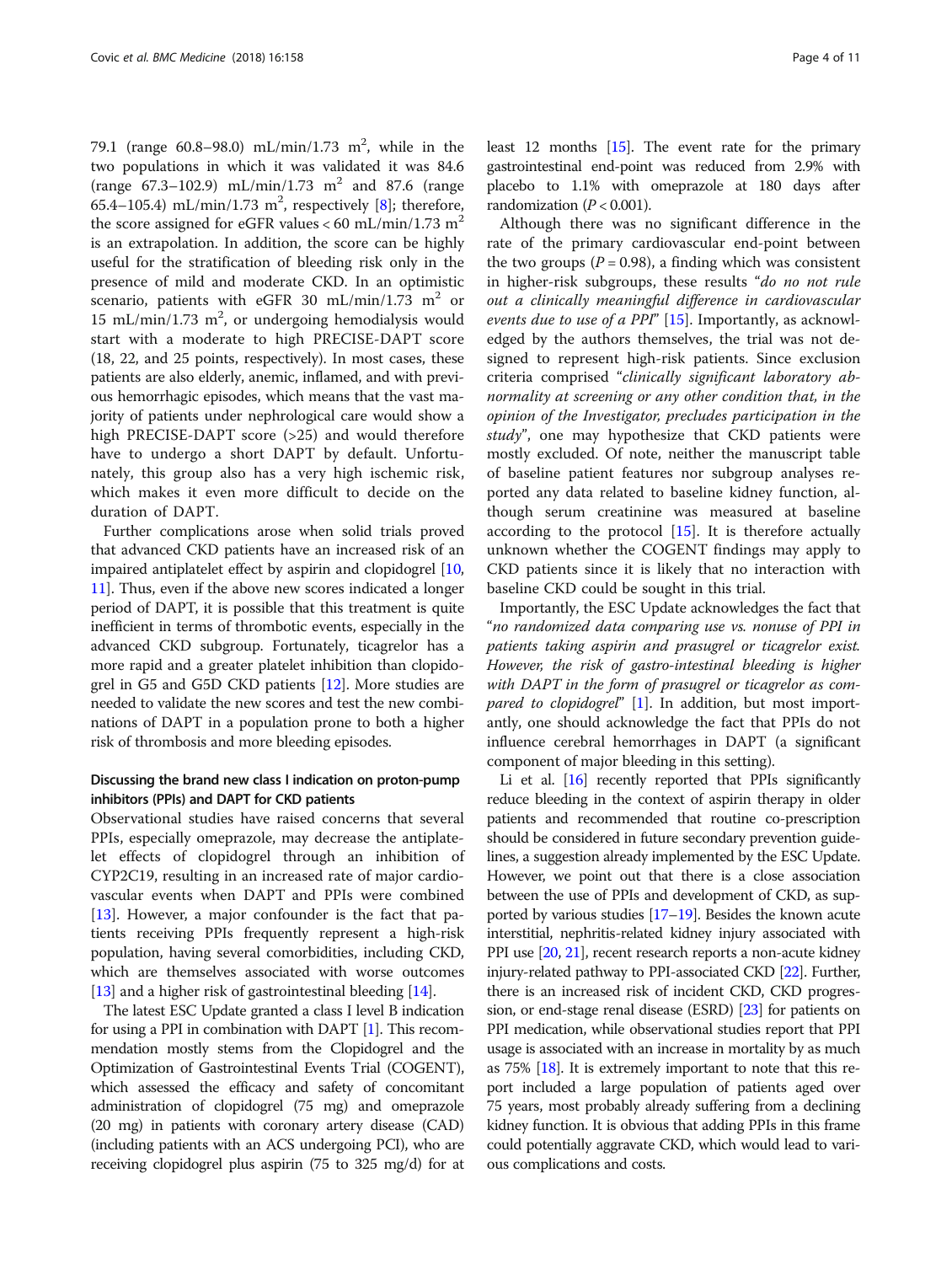Finally, we consider that, in light of the ample evidence, future guidelines should refine their class I indication regarding PPI use, at least in the advanced CKD setting. New RCTs should weigh in on both aspects and clarify whether the benefits of PPI use are greater than the worsening of renal function.

# Clinical scenario involving CKD patients with DAPT indication: which drug, for how long?

The classical paradigm of DAPT in CAD (with/without PCI) is now clearer in the general population in terms of medication, drug combinations and, most importantly, duration. There is currently a perceived divergent attitude towards a shorter (in stable CAD, low ischemic, high bleeding risk) or longer (in acute setting, high thrombotic, low bleeding risk) DAPT. Due to the numerous studies that analyzed the benefits of different intervals of DAPT and new combinations, our focus herein is to apply these new recommendations to the CKD population.

The ESC Update acknowledges the complex and debatable implication of advanced CKD on ischemic/bleeding risks, wherein a eGFR < 60 mL/min/1.73 m<sup>2</sup> represents a high-risk feature of stent-driven recurrent ischemic events (see ESC Update Table five) [\[1\]](#page-9-0), and CKD G5 and G5D pose a high hemorrhagic risk (results from PRECISE-DAPT calculator, [www.precisedaptcalculator.com\)](http://www.precisedaptcalculator.com). The first novelty is that the PRECISE-DAPT score represents the switch sign that orientates DAPT duration toward a shorter or longer period. Even if the value of 25 represents a fragile border between a low versus high bleeding risk, this prediction model has not been prospectively tested in RCTs (especially including CKD patients). Therefore, it is probably fair to consider the decision of a low/high bleeding risk as subjective, that is, a decision that should be taken by a nephrologist-cardiologist team.

Based on the ESC Update, one can presume that, in categories G3 and G4 CKD (eGFR 15–59 mL/min/  $1.73 \text{ m}^2$ ) without any other comorbidities, ischemic risk is more important than hemorrhagic risk, while in CKD G5 and G5D ( $eGFR < 15$  mL/min/1.73 m<sup>2</sup>), the risk of hemorrhagic events increases, balancing the risk towards bleeding. This is the main reason for extending DAPT to longer than 12 months after an ACS with PCI if eGFR is between 30 mL/min/1.73  $m^2$  and 60 mL/min/1.73  $m^2$ , and shortening DAPT to 6 months after ACS with PCI in patients with PRECISE-DAPT > 25 (including here CKD G5 and G5D patients).

Another novelty is that newer-generation drug-eluting stents are the preferred PCI treatment option and that there is no difference in DAPT duration for bare metal stents versus drug-eluting stents (stent type no longer matters). In addition, there is no evidence of ticagrelor and prasugrel efficacy in stable CAD (with/without PCI), but the ESC Update leaves an open door for selected

cases: "this treatment option may be considered in selected patients in whom the use of clopidogrel is unsatisfactory" [\[1](#page-9-0)]. Moreover, both ticagrelor and prasugrel cannot be recommended in G5 and G5D categories of CKD [[4\]](#page-9-0). Unfortunately, due to European limitations on DAPT in advanced CKD (only aspirin plus clopidogrel), practitioners face another difficult dilemma due to the frequency of poor response to clopidogrel by these patients [\[11,](#page-9-0) [24](#page-9-0)] and their increased risk of impaired antiplatelet effects with aspirin [\[10](#page-9-0)]. Despite that, small studies assessing on-treatment platelet reactivity to clopidogrel proved that the switch to standard doses of ticagrelor effectively reduced platelet activity to a level shown to be associated with fewer ischemic events [[25](#page-9-0)].

In Table [2,](#page-5-0) we applied the ESC Update recommendations to a CKD population focusing on DAPT duration and drug combinations. The CKD population with CAD is divided into two main subgroups, namely the medically treated group and the PCI group; each one is then split into acute versus elective setting.

# Against 'triple therapy': low eGFR involvement in DAPT plus oral anticoagulation

There are many clinical scenarios in which patients with advanced CKD, particularly those with ESRD receiving dialysis therapy, will be prescribed oral anticoagulant therapy (OAT). Atrial fibrillation (AF) is prevalent in 8% of dialysis patients, with paroxysmal AF frequently observed [[26](#page-9-0)]. Of these, approximately 1% will have non-tissue prosthetic heart valves and other patients, particularly those with renovascular disease and/or diabetes, may receive OAT for peripheral or cerebrovascular disease management; these patients are also at increased risk of developing ACS at a frequency several-fold that of age-matched non-CKD patients [[27](#page-9-0)]. Modern ACS treatment protocols determine that PCI should be used in a high proportion of these patients and, in the general population, such individuals would receive DAPT for between 1 and up to 6 months [[1\]](#page-9-0) after PCI, with clopidogrel (but not prasugrel or ticagrelor) continued until at least 12 months (see Figure seven from the ESC Update [[1](#page-9-0)]) in addition to OAT. Therefore, such patients would be exposed to a 'triple therapy'.

Patients with advanced CKD/ESRD are at risk of major bleeding due to a number of reasons [\[5\]](#page-9-0), with the risk being greatly increased by OAT. Before contemplating DAPT in anticoagulation patients undergoing PCI, careful consideration must be given to the impact on their bleeding risk, which will be significantly enhanced [[28](#page-9-0)]. Even in the general population, the risk of major bleeding with PCI after acute MI is significantly increased with triple therapy. A Danish registry of over 40,000 patients showed an annual hospitalization rate for major bleeding of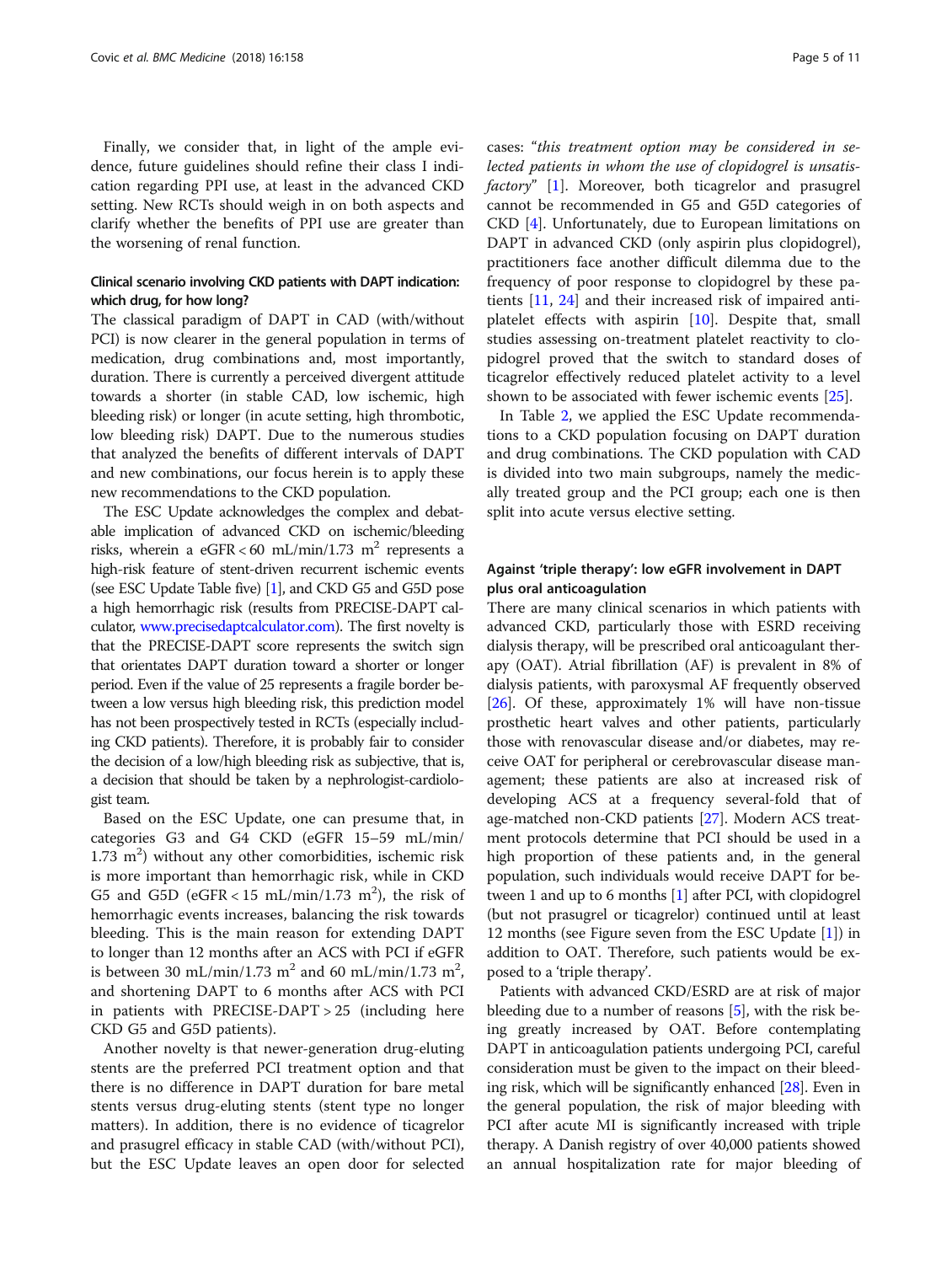<span id="page-5-0"></span>**Table 2** Duration of treatment and drug combinations in different clinical scenarios

| Clinical<br>scenario | Status     | Low bleeding risk<br>$P-D < 25$ |                                                                                                             | Level of<br>evidence/                              | High bleeding risk<br>$P-D > 25$ |                                                                                                            | Level of<br>evidence/                                   |
|----------------------|------------|---------------------------------|-------------------------------------------------------------------------------------------------------------|----------------------------------------------------|----------------------------------|------------------------------------------------------------------------------------------------------------|---------------------------------------------------------|
|                      |            | Duration<br>(months)            | <b>DAPT</b>                                                                                                 | References                                         | Duration<br>(months)             | <b>DAPT</b>                                                                                                | References                                              |
| Medical              | Stable CAD |                                 | No indication for DAPT (unless overridden by prior indications)                                             |                                                    |                                  |                                                                                                            | [45]                                                    |
| treatment            | <b>ACS</b> | $12 - 36$                       | $A + T$ or $A + C$ , but not P<br>(TRILOGY, TRITON [46, 47])                                                | IA [48, 49]<br>IIbB [50] for T60                   | 1 at least,<br>up to $6$         | $A + C$ , but not $A + T$ in<br>medically treated ACS<br>patients with high<br>bleeding risk in ESC Update | $IIaC^a$                                                |
| PCI with<br>stent    | Stable CAD | $6 - 30$                        | $A + C$                                                                                                     | IA<br>$IIbA [51-54]$                               | 3, lower to 1                    | $A + C$                                                                                                    | IIaB<br>[55, 56]<br>$I_{I}$ <sub>IlbC</sub><br>[57, 58] |
|                      | <b>ACS</b> | $12$ up to<br>indefinite        | $A + T$ or $A + P$<br>or $A + C$                                                                            | IA [46, 48, 49]<br>IIbB [50, 59, 60]<br>for $T60b$ | 6                                | $A + C$ or $A + T$                                                                                         | IIaB<br>[8, 61, 62]                                     |
| <b>BRS</b>           |            | $(A + P or A + T)$              | Preferable not to use in persons with high bleeding risk, since DAPT duration is at least 12 months or more |                                                    |                                  |                                                                                                            | IIaC<br>$[63 - 65]$                                     |

<sup>a</sup>No reference for this in ESC Update

<sup>b</sup>Patients >50 years old and with creatinine clearance <60 mL/min/1.73 m<sup>2</sup>: longer than 12 months (up to indefinite)

A aspirin, ACS acute coronary syndrome, BRS bioresorbable scaffolds, C clopidogrel, CAD coronary artery disease, DAPT dual antiplatelet therapy, P prasugrel, PCI percutaneous coronary intervention, P-D PRECISE-DAPT score, T ticagrelor, T60 Ticagrelor 60 mg b.i.d

2.6–4.3% with either aspirin, clopidogrel, or OAT therapy alone, which increased to 12% with 'triple therapy' [\[29](#page-9-0)].

The main principles of treatment in this complex situation must be to safely use antiplatelet therapy to prevent stent thrombosis whilst avoiding escalation of the bleeding risk. As the antiplatelet efficacy of aspirin is recognized to be less than that of clopidogrel, but its use in combination with clopidogrel and OAT definitely increases major bleeding risk [\[29,](#page-9-0) [30\]](#page-9-0), patients with CKD categories G4, G5, or G5D receiving OAT and requiring PCI should receive single agent antiplatelet therapy, namely clopidogrel (see Figure seven from the ESC Update [\[1](#page-9-0)]).

The ESC Update states that "in the absence of safety and efficacy data from RCTs … and worrisome bleeding signals in registries, the use of prasugrel or ticagrelor as part of triple therapy should be avoided"  $[1]$  $[1]$ . On the other hand, there is still an unsolved problem regarding high clopidogrel resistance in ESRD patients [[11\]](#page-9-0), for which the update does not offer a solution. It is likely that future RCTs will provide innovative solutions to this complex matter.

The above data indicate that the idea of 'triple therapy' is not safely applicable in the advanced CKD population. Clopidogrel (or aspirin IIaA in ESC Update) should be continued for 12 months post-PCI, followed by OAT therapy alone. In patients with earlier CKD (e.g., categories G2 and G3A), although the bleeding risk is greater than in the general population, it is not as high as in categories G4 and G5 [\[31\]](#page-9-0); thus, the application of 'non-CKD' guidelines would seem appropriate, with DAPT used in combination (1–6 months) with OAT for those requiring the latter. Nevertheless, this does not consider patients with moderate CKD (category G3B). Here, the bleeding risk is increased but evidence of benefits versus risk of DAPT is also very limited. On balance, these patients should be treated like those in categories G4 and G5 (bleeding risk prevailing), with the use of only one antiplatelet agent after PCI (see Figure seven from the ESC Update [\[1](#page-9-0)]) plus OAT.

As has been stated in our previous work [\[4](#page-9-0)], evidence for the safety and benefit of novel oral anticoagulants (NOACs) in advanced CKD is very limited, with concerns regarding their metabolism in patients with minimal renal function and the associated risk of drug accumulation. Thus, where OAT is necessary, vitamin K antagonists (VKAs) are favored. A similar rationale applies to the use of clopidogrel in favor of other antiplatelet agents since evidence of their safety and efficacy in CKD categories G4 and G5 is minimal.

Even if there are no RCTs supporting NOAC use in G5D CKD patients, a 2018 meta-analysis of five observational studies showed that, among patients with advanced CKD and ESRD, the use of apixaban was associated with a lower risk of major bleeding compared to warfarin, and was found to be relatively effective with no excess risk of thromboembolic events [\[32\]](#page-9-0). Moreover, a 2018 KDIGO conference report "suggests consideration of the lower dose of apixaban 2.5 mg orally twice daily in CKD G5/5D to reduce bleeding risk until clinical safety data are available" [\[33\]](#page-9-0). Both of these papers showed that, in advanced CKD, apixaban is safer than warfarin in terms of bleeding and could allow the design of future studies in CKD populations requiring 'triple therapy' (e.g., using apixaban instead of VKAs, plus DAPT). However, with respect to ischemic events, the ESC Update stated that: "Lower NOAC regimens as compared to those tested in approval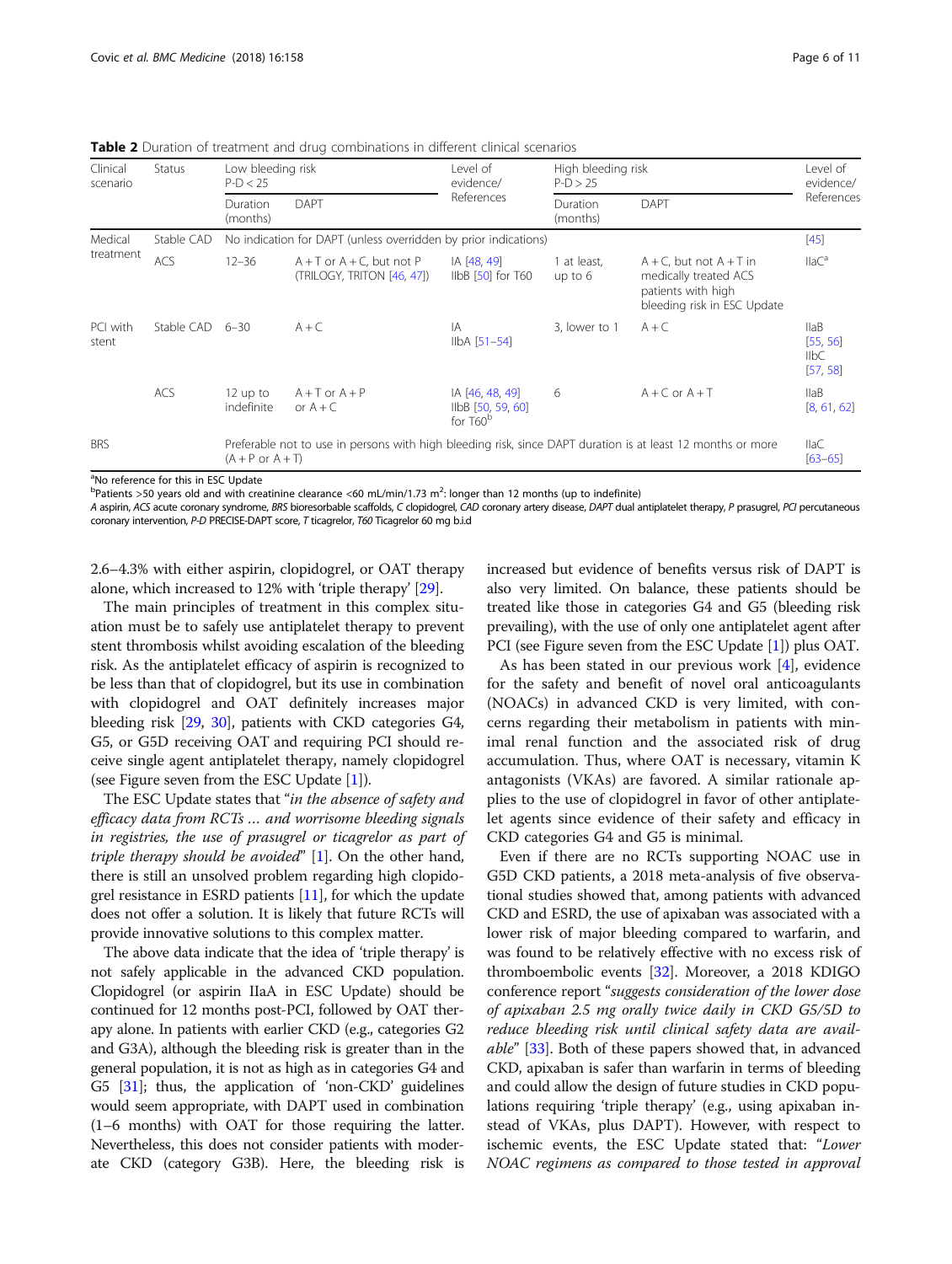studies are expected to decrease bleeding risk, but the trade-off between bleeding and ischaemic (i.e. stroke prevention) outcomes remains largely undefined"  $[1]$  $[1]$ .

In the WOEST trial [[34](#page-9-0)], treatment with OAT and clopidogrel without aspirin (in patients with PCI requiring OAT) was associated with a significant reduction in bleeding complications and no increase in the rate of thrombotic events. Unfortunately, no subgroup analysis was performed on the 18% patients with a history of renal failure.

In December 2016, the PIONEER-AF-PCI trial showed that low-dose rivaroxaban plus a P2Y12 inhibitor (versus 'triple therapy') was associated with a lower rate of clinically significant bleeding than standard therapy, with the same efficacy on stent thrombosis prevention [\[35](#page-9-0)]. However, severe renal impairment (eGFR lower than  $30 \text{ mL/min}/1.73 \text{ m}^2$ ) was an exclusion criterion.

The results of the 2017 RE-DUAL-PCI trial [[36\]](#page-9-0) demonstrated that, among AF patients who underwent PCI, the risk of bleeding was lower for those receiving dabigatran and a P2Y12 inhibitor (clopidogrel or ticagrelor) than for those receiving 'triple therapy' (VKA, aspirin, and P2Y12 inhibitor), without a decrease of thromboembolic events (even if  $eGFR < 30$  mL/min/1.73 m<sup>2</sup> was an exclusion criterion and an "eGFR threshold" for "history of renal disease" was not specified). We underline the fact that, while for G4 and G5 CKD categories and AF patients who underwent PCI there is no evidence that dabigatran may have an advantage over VKA, there could be a promising solution for patients with mild  $CKD$  (eGFR 30-60 mL/min/1.73 m<sup>2</sup>) (Table 3).

Therefore, using NOACs plus a P2Y12 inhibitor in mild CKD instead of 'triple therapy' could be a reasonable alternative, even if these trials did not focus their analysis on the subgroup of CKD patients and despite the lack of a clear indication in the ESC Update.

# Critical analysis of new recommendations for the management of bleeding

Guidance on the management of patients who develop bleeding complications while on DAPT is supplied by the ESC Update  $[1]$  $[1]$ , but it is not based on data from RCTs and refers to a prior Expert Consensus [\[37](#page-9-0)]. The key decision to be taken is whether to withhold or continue DAPT. Additionally, the type, dose, and duration of DAPT should be reassessed. These decisions should be individualized based on the relative risks of thrombosis and continuous or recurrent bleeding. A flow chart according to the severity of bleeding is provided.

Guidance for the management of bleeding is especially relevant for CKD patients, mainly for those with more severe CKD. As an example, the incidence of upper gastrointestinal bleeding in hemodialysis patients was estimated at 6–33 episodes per 100 person-years, with an overall 30-day mortality of 12% [\[38\]](#page-9-0).

Several standardized bleeding definitions from clinical trials rank the severity of bleeding in three categories (TIMI, GUSTO) or five types (BARC), one of the five being lethal bleeding (Table [4](#page-7-0)) [\[39](#page-9-0)–[41\]](#page-10-0). The ESC Update proposes five categories, encompassing trivial, mild, moderate, severe, and life-threatening bleeding (Table [4](#page-7-0)) [[1\]](#page-9-0). Mild bleeding requires medical attention, while in moderate and severe bleeding the patient is hemodynamically stable and not rapidly evolving but hemoglobin levels have fallen to >3 g/dL or >5 g/dL, respectively. Life-threatening bleeding is severe, active, and puts the patient's life immediately at risk. Each category is associated with recommendations regarding DAPT, OAT, and general measures.

CKD patients, especially those on hemodialysis, may have lower baseline hemoglobin values since they frequently need therapy with erythropoiesis-stimulating agents and guidelines suggest target hemoglobin levels of 9.0–10.0 g/dL to 11.5–12.0 g/dL [[42\]](#page-10-0). Recent reports indicate that following the publication of KDIGO guidelines, mean hemoglobin levels have dropped, with the number of hemodialysis patients with  $Hb < 10$  g/dL increasing from 9% in 2009 to 20% in 2012 [\(http://](http://www.dopps.org/annualreport/) [www.dopps.org/annualreport/\)](http://www.dopps.org/annualreport/). Thus, the potential impact of a >3 g/dL drop in hemoglobin levels (e.g., from 10 to 6 g/dL) may be higher than for individuals without baseline anemia (e.g., from 14 to 10 g/dL). Furthermore, a low hematocrit (below 30%, roughly equivalent to a hemoglobin level below 10 g/dL) favors bleeding in uremia [\[43](#page-10-0)]. Thus, severity thresholds based on the fall in hemoglobin levels proposed by the ESC Update to categorize the severity of bleeding may not be appropriate in CKD patients, especially in those with most advanced CKD, and decisions for action should be individualized; however, milder decreases in hemoglobin levels may be considered as thresholds to take action.

Regarding DAPT prescription upon a bleeding episode, potential actions include shortening DAPT duration, stopping DAPT, and continuing with a single antiplatelet agent, preferably with the P2Y12 inhibitor, switching to a less potent P2Y12 inhibitor (e.g., from ticagrelor or prasugrel to clopidogrel), or stopping all

Table 3 Distribution of CKD patients in all four arms of RE-DUAL PCI trial [\[36\]](#page-9-0)

| Characteristic           | Dabigatran 110 dual-therapy<br>$(n = 981)$ , n $(%$ ) | Warfarin triple-therapy<br>$(n = 981)$ , n $(%)$ | Dabigatran 150 dual-therapy<br>$(n = 763)$ , n $(%)$ | Warfarin triple-therapy<br>$(n = 764)$ , n $(\%)$ |
|--------------------------|-------------------------------------------------------|--------------------------------------------------|------------------------------------------------------|---------------------------------------------------|
| History of renal disease | 157 (16.0)                                            | 188 (19.2)                                       | 116 (15.2)                                           | 115 (15.1)                                        |

Exclusion criterion: eGFR < 30 mL/min/1.73 m<sup>2</sup>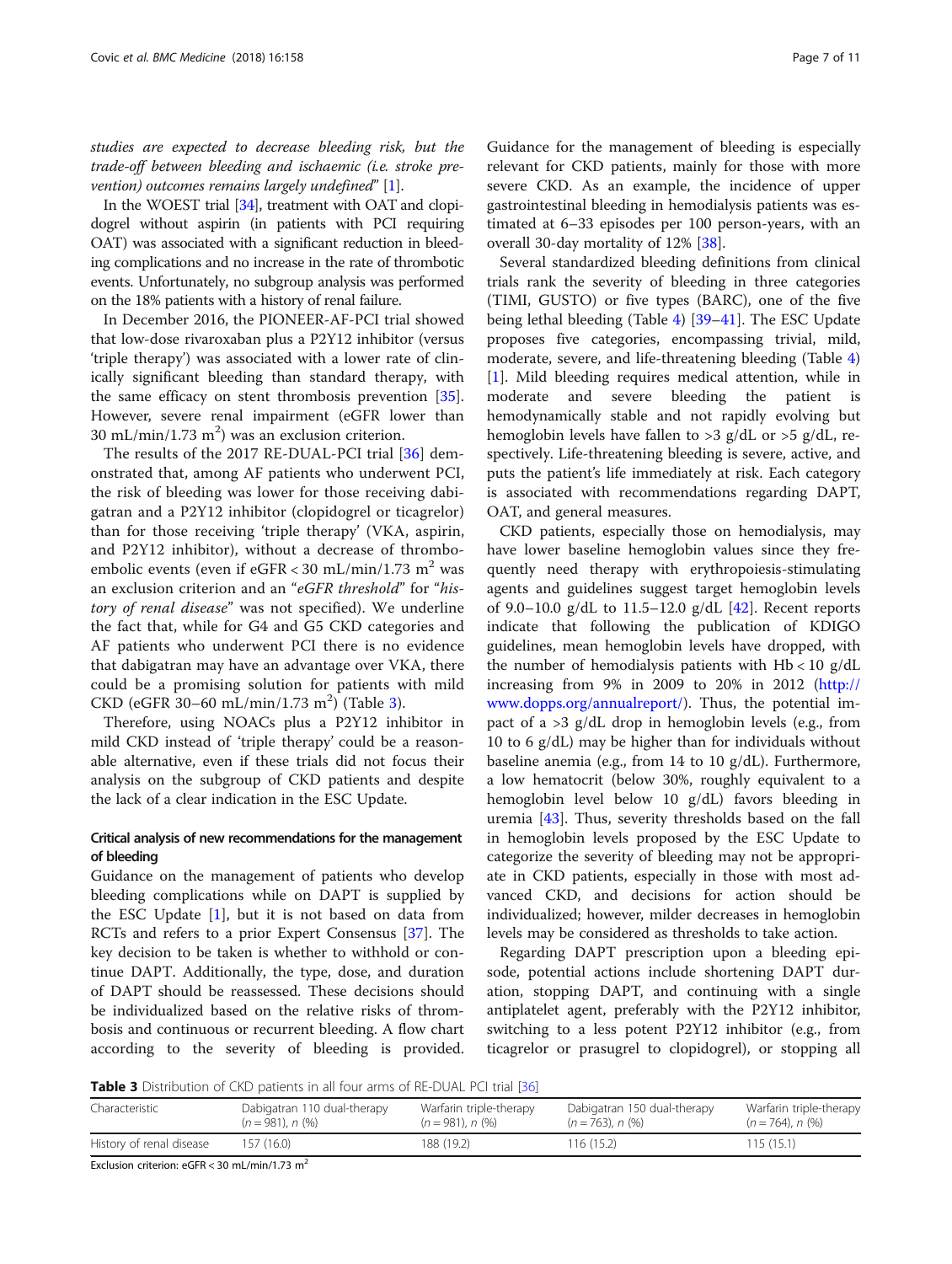<span id="page-7-0"></span>

| From clinical trials                                                                                                                                                                                                                                                                                                                                                    |                                                                                                                                        |                                                                                                                                                 | From guidelines                                                                                                                                                                                    |                                                                                                                                                                                            |
|-------------------------------------------------------------------------------------------------------------------------------------------------------------------------------------------------------------------------------------------------------------------------------------------------------------------------------------------------------------------------|----------------------------------------------------------------------------------------------------------------------------------------|-------------------------------------------------------------------------------------------------------------------------------------------------|----------------------------------------------------------------------------------------------------------------------------------------------------------------------------------------------------|--------------------------------------------------------------------------------------------------------------------------------------------------------------------------------------------|
| BARC [66]                                                                                                                                                                                                                                                                                                                                                               | <b>TIMI</b> [39]                                                                                                                       | GUSTO <sub>[40]</sub>                                                                                                                           | ESC/EACTS 2017 [1]                                                                                                                                                                                 |                                                                                                                                                                                            |
| Type 1: Bleeding that is not actionable and<br>hospitalization, or treatment by healthcare<br>unscheduled performance of studies,<br>does not cause the patient to seek<br>professional                                                                                                                                                                                 | Minimal: Any overt bleeding<br>event that does not meet<br>below criteria                                                              | Mild: Bleeding that does not meet<br>below criteria                                                                                             | Trivial bleeding: Any bleeding not<br>requiring medical intervention or<br>further evaluation                                                                                                      | e.g., skin bruising or ecchymosis, self-resolving<br>epistaxis, minimal conjunctival bleeding                                                                                              |
| hemorrhage that does not fit the criteria<br>one of the following criteria: (1) requiring<br>for type 3, 4, or 5, but does meet at least<br>hospitalization or increased level of care,<br>non-surgical medical intervention by a<br>Type 2: Any overt, actionable sign of<br>healthcare professional, (2) leading to<br>or (3) prompting evaluation                    | overt bleeding<br>resulting in Hb drop of 3 g/dL<br>Minor: Clinically<br>to $\lessdot$ g/d.                                            | Moderate: Bleeding requiring<br>resulting in hemodynamic<br>blood transfusion but not<br>instability                                            | requires medical attention without<br>Mild bleeding: Any bleeding that<br>requiring hospitalization                                                                                                | e.g., not self-resolving epistaxis, moderate<br>significant blood loss, mild hemoptysis<br>conjunctival bleeding, genitourinary or<br>upper/lower GI bleeding without                      |
| survival intervention for control or bleeding<br>3a: Overt bleeding plus Hb drop of 3 g/dL<br>3b: Overt bleeding plus Hb drop 25 g/dL,<br>3c: Intracranial hemorrhage or intraocular<br>to <5 g/dL or any transfusion with overt<br>requiring intravenous vasoactive agents<br>cardiac tamponade, bleeding requiring<br>bleed compromising vision<br>bleeding<br>Type 3 | bleeding associated with<br>a drop in Hb of ≥5 g/dL<br>intracranial bleeding or<br>clinically overt signs of<br>Major: Fatal bleeding, | bleeding resulting in substantial<br>hemodynamic compromise<br>Intracranial hemorrhage or<br>Severe or life-threatening:<br>requiring treatment | associated with a significant blood<br>loss (>3 g/dL Hb) and/or requiring<br>Moderate bleeding: Any bleeding<br>hemodynamically stable and not<br>hospitalization, which is<br><b>Bunpoe Apide</b> | e.g., genitourinary, respiratory or upper/lower<br>GI bleeding with significant blood loss or<br>requiring transfusion                                                                     |
| 48 h, reoperation after closure of sternotomy<br>chest tube output 22 L within a 24 h period<br>packed red blood cells within a 48 h period,<br>Type 4: CABG-related bleeding, including<br>perioperative intracranial bleeding with<br>transfusion of 25 units of whole blood or<br>for the purpose of controlling bleeding,                                           |                                                                                                                                        |                                                                                                                                                 | with a severe blood loss (>3 q/dL Hb)<br>that is hemodynamically stable and<br>requiring hospitalization, associated<br>Severe bleeding: Any bleeding<br>not rapidly evolving                      | e.g., severe genitourinary, respiratory or upper/<br>lower GI bleeding                                                                                                                     |
| 5b: Define fatal bleeding, overt bleeding,<br>5a: Probable fatal bleeding, no autopsy<br>or imaging confirmation but clinically<br>or autopsy or imaging confirmation<br>Type 5: Fatal bleeding<br>suspicious                                                                                                                                                           |                                                                                                                                        |                                                                                                                                                 | Life-threatening bleeding: Any severe<br>active bleeding putting patient's life<br>immediately at risk                                                                                             | e.g., massive overt genitourinary, respiratory<br>or upper/lower GI bleeding, active intracranial,<br>bleeding causing hemodynamic instability<br>spinal or intraocular hemorrhage, or any |
| Streptokinase and Tissue plasminogen activator for Occluded coronary arteries, Hb hemoglobin, TIMI Thrombosis In Myocardial Infarction<br>BARC Bleeding Academic Research Consortium, CABG coronary artery                                                                                                                                                              |                                                                                                                                        |                                                                                                                                                 |                                                                                                                                                                                                    | bypass graft, EACTS European Association for Cardio-Thoracic Surgery, ESC European Society of Cardiology, Gl gastrointestinal, GUSTO Global Utilization of                                 |

Table 4 Standardized bleeding definitions Table 4 Standardized bleeding definitions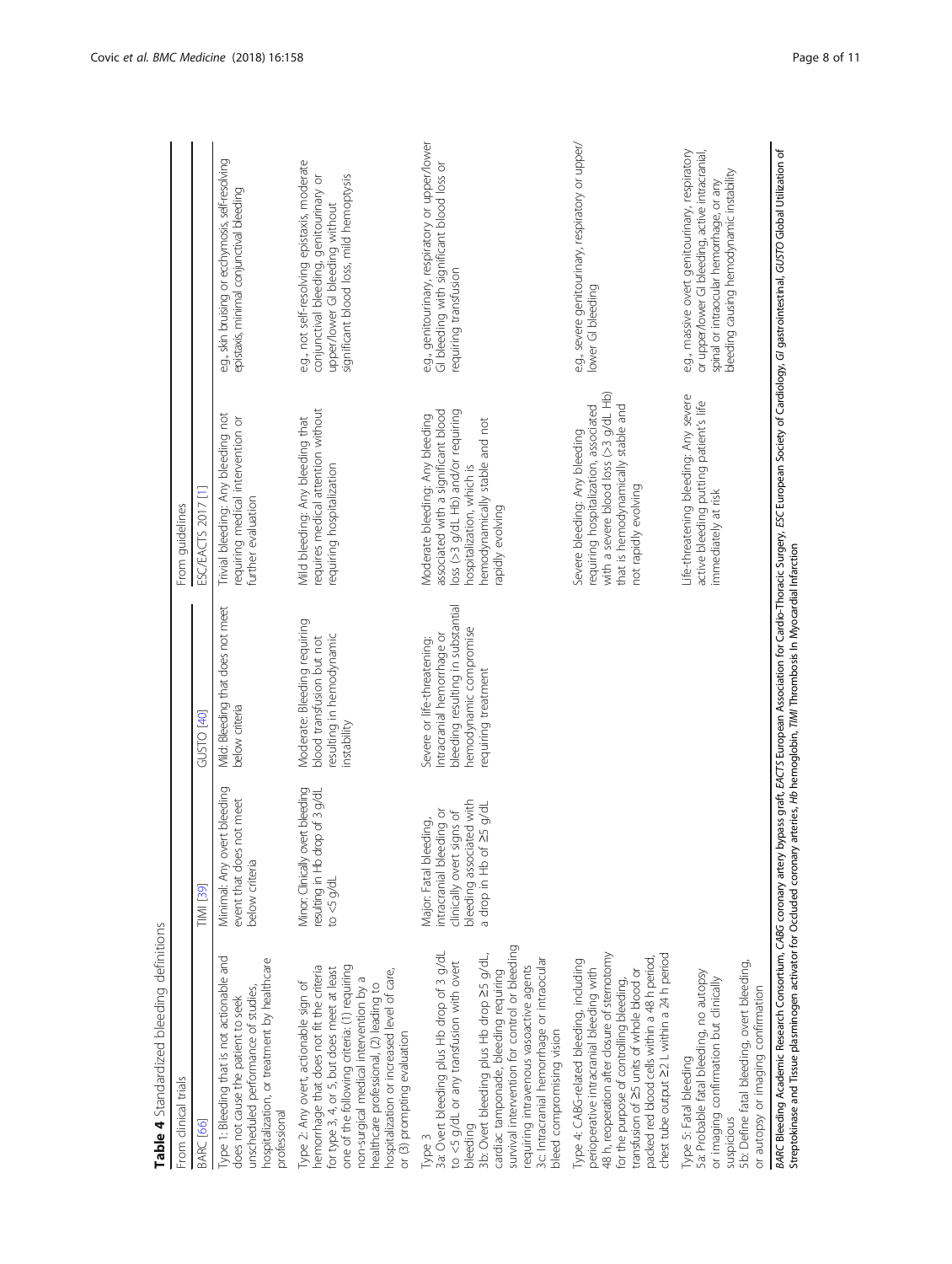antithrombotic medication, at least transitorily. Since patients in CKD categories G5 and G5D are not expected to be on ticagrelor or prasugrel, the range of options for these patients is reduced.

For OAT, the range of actions includes downgrading from triple to dual therapy, preferably with clopidogrel and OAT, considering OAT discontinuation or even reversal until bleeding has stopped unless there is a very high thrombotic risk, with re-initiation when bleeding has stopped and, if the patient is in dual therapy, consider stopping antiplatelet agents. The only absolute indication to stop and reverse OAT is life-threatening bleeding, while for moderate and severe bleeding, stopping OAT may be considered until bleeding is controlled, unless the thrombotic risk is prohibitive (mechanical mitral valve, cardiac assist device) for severe bleeding or very high (mechanical heart valve, cardiac assist device, CHA2DS2-VASC score ≥ 4) for moderate bleeding. CKD patients are expected to be over-represented among those with CHA2DS2-VASC score  $\geq 4$ , given the association of CKD with age, cardiac failure, hypertension, diabetes, stroke, and vascular disease.

Further actions may be considered depending on the severity and persistency of bleeding, including intravenous PPIs, specific hemostatic interventions depending on the site of bleeding, transfusion of platelets or red blood cells, and fluid replacement if hypotension is present. Additional options can be found in the literature for CKD G5D patients upon a severe, life-threatening bleeding epi-sode, including the administration of desmopressin [[44](#page-10-0)]; however, these are not mentioned by the ESC Update. Nevertheless, given that a potential complication of desmopressin administration is thrombosis, this should be considered a high-risk intervention. To reinitiate anticoagulation following moderate, severe, and life-threatening bleeding, guidance includes considering an International Normalization Ratio target of 2.0 − 2.5 unless there are overriding indications, such as a mechanical heart valve or cardiac assist device, as well as switching from triple to double therapy.

### Conclusions

The recent 2017 paper released by the ESC/European Association for Cardio-Thoracic Surgery to update the recommendations on modern treatment with DAPT was expected to fill the gaps of many clinical and therapeutic contexts. Among these are patients with CKD, a subgroup that raises many dilemmas of ischemic and hemorrhagic risk stratification, as well as particular therapeutic approaches. One example is the new divergent approach of DAPT's old paradigm following PCI (short vs. long DAPT). By applying these new recommendations, algorithms, and scores (e.g., DAPT, PRECISE-DAPT, and PARIS scores) to these patients, we have identified the lack of solidity of many indications from the ESC Updated

Guidelines and made suggestions based on the opinion of nephrology experts. Despite previous important steps in the antithrombotic therapy of renal patients, there remain many unsolved questions for which our suggestions could fundament new RCTs and specific protocols.

#### Abbreviations

ACS: Acute coronary syndrome; AF: Atrial fibrillation; CAD: Coronary artery disease; CKD: Chronic kidney disease; DAPT: Dual antiplatelet therapy; eGFR: estimated glomerular filtration rate; ESC: European Society of Cardiology; ESRD: End-stage renal disease; MI: Myocardial infarction; NOACs: Novel oral anticoagulants; OAT: Oral anticoagulant therapy; PCI: Percutaneous coronary interventions; PPIs: Proton-pump inhibitors; RCTs: Randomized controlled trials; VKA: Vitamin K antagonists

#### Funding

AC was supported by a grant of Ministry of Research and Innovation, CNCS - UEFISCDI, project number PN-III-P4-ID-PCE-2016-0908, contract number 167/2017, within PNCDI III. AO was supported by FIS PI16/02057, FEDER funds ISCIII-RETIC REDinREN RD16/0009, Comunidad de Madrid (B2017/BMD-3686 CIFRA2- CM). The funding body participated in the design of the study, analysis and interpretation of the Guidelines and in writing the manuscript.

#### Authors' contributions

AC made substantial contributions to conception and design of the manuscript, critically revised the manuscript, designed the search strategy, and was involved in drafting the manuscript. SG, PR, PAK, and AO were involved in drafting the manuscript. MB critically revised the manuscript for important intellectual content, worked on selection criteria, and was involved in drafting the manuscript. AB made substantial contributions to conception and design of the paper, was involved in drafting the manuscript, and is accountable for all aspects of the work in ensuring that questions related to the accuracy or integrity of any part of the work are appropriately investigated and resolved. All authors have read and approved the final manuscript.

# Ethics approval and consent to participate

Not applicable.

#### Consent for publication

Not applicable.

#### Competing interests

AC speaker and consulting fees for Vifor-Fresenius, Otsuka, and Roche. SG speaker fees for Boeringher and Shire. AO consultant for Sanofi Genzyme and Servier, and speaker fees for Amgen, Shire, and Otsuka. PR speaker and consulting fees for Astra-Zeneca, Bayer, Novartis, Relypsa, Stealth Peptides, and Vifor Fresenius Medical Care Renal Pharma, and co-founder of CardioRenal. MB speaker fees for Amgen, Abbott, Actavis, KRKA, MSD, Mylan, and Sanofi. AB speaker fees for Astra Zeneca, Sanofi, Boeringher Ingelheim, and Pfizer. None of these companies influenced this work.

#### Publisher's Note

Springer Nature remains neutral with regard to jurisdictional claims in published maps and institutional affiliations.

#### Author details

<sup>1</sup>Nephrology Clinic, Dialysis and Renal Transplant Center - 'C.I. Parhon' University Hospital, Iasi, Romania. <sup>2</sup>'Grigore T. Popa' University of Medicine lasi, Romania. <sup>3</sup>Department of Medicine and Surgery, University of Milan-Bicocca, Monza, Italy. <sup>4</sup>Nephrology Unit, San Gerardo Hospital, Monza Italy. <sup>5</sup>Inserm, Centre d'Investigations Cliniques-Plurithématique 14-33, Inserm U1116, CHRU Nancy, Nancy, France. <sup>6</sup>Université de Lorraine, Association Lorraine de Traitement de l'Insuffisance Rénale (ALTIR) and F-CRIN INI-CRCT (Cardiovascular and Renal Clinical Trialists), Nancy, France. <sup>7</sup>The University of Manchester, Manchester Academic Health Science Centre, Salford Royal NHS Foundation Trust, Stott Lane, Salford, UK. <sup>8</sup>IIS-Fundacion Jimenez Diaz UAM FRIAT and REDINREN, Madrid, Spain. <sup>9</sup>Department of Hypertension, Chair of Nephrology and Hypertension, Medical University of Lodz, Lodz, Poland.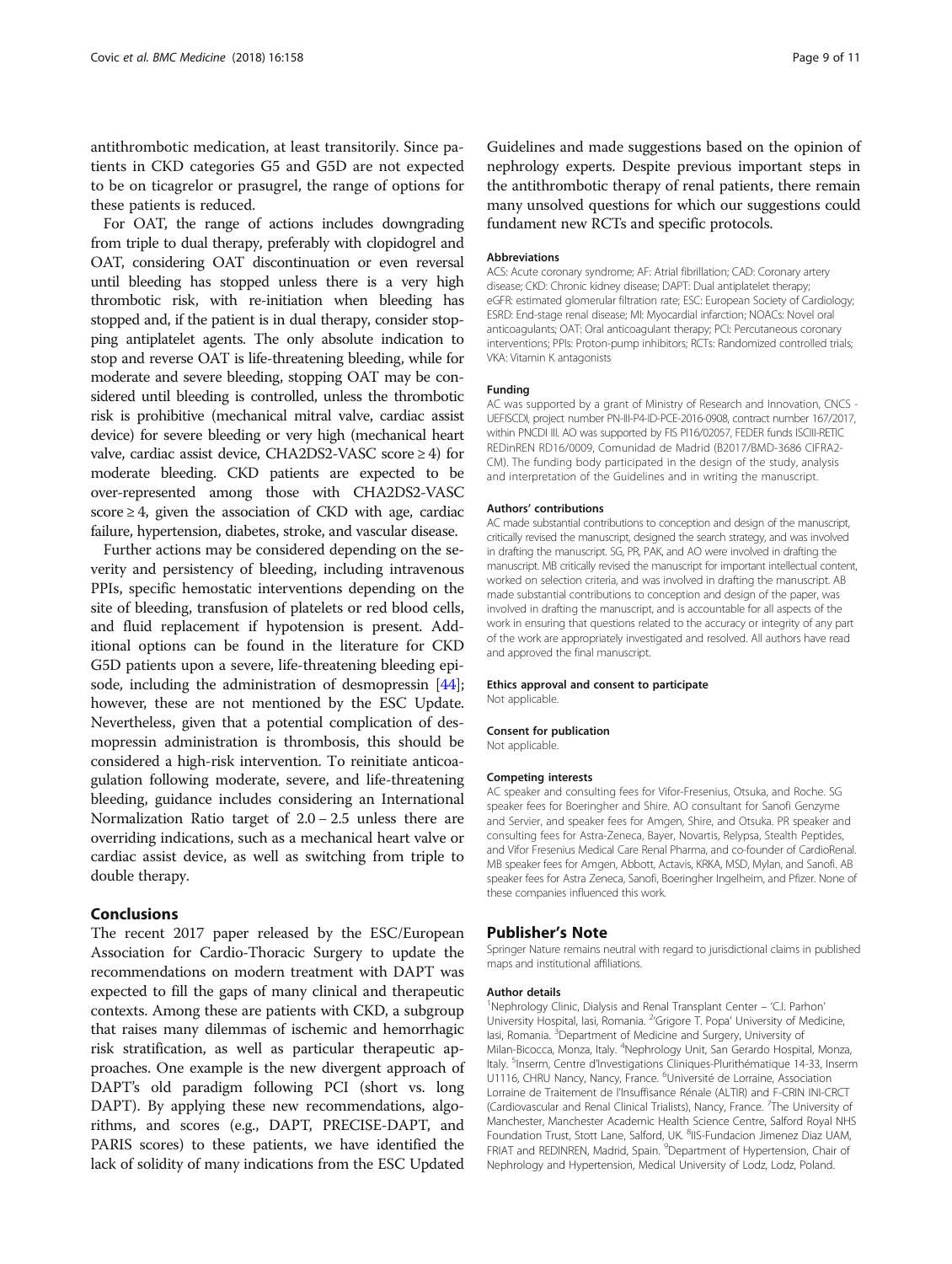<span id="page-9-0"></span><sup>10</sup>Department of Interventional Cardiology, Cardiovascular Diseases Institute, 'Grigore T. Popa' University of Medicine, Iasi, Romania.

#### Received: 11 April 2018 Accepted: 3 August 2018 Published online: 19 September 2018

#### References

- 1. Valgimigli M, Bueno H, Byrne RA, Collet JP, Costa F, Jeppsson A, et al. 2017 ESC focused update on dual antiplatelet therapy in coronary artery disease developed in collaboration with EACTS: the task force for dual antiplatelet therapy in coronary artery disease of the European Society of Cardiology (ESC) and of the European Association for Cardio-Thoracic Surgery (EACTS). Eur Heart J. 2018;39:213–60.
- 2. Valgimigli M, Costa F, Byrne R, Haude M, Baumbach A, Windecker S. Dual antiplatelet therapy duration after coronary stenting in clinical practice: results of an EAPCI survey. EuroIntervention. 2015;11:68–74.
- 3. Szummer K, Lundman P, Jacobson SH, Schon S, Lindback J, Stenestrand U, et al. Relation between renal function, presentation, use of therapies and inhospital complications in acute coronary syndrome: data from the SWEDEHEART register. J Intern Med. 2010;268:40–9.
- Burlacu A, Genovesi S, Ortiz A, Kanbay M, Rossignol P, Banach M, et al. The quest for equilibrium: exploring the thin red line between bleeding and ischaemic risks in the management of acute coronary syndromes in chronic kidney disease patients. Nephrol Dial Transplant. 2017;32(12): 1967–76.
- 5. Burlacu A, Genovesi S, Goldsmith D, Rossignol P, Ortiz A, Kalra PA, et al. Bleeding in advanced CKD patients on antithrombotic medication - a critical appraisal. Pharmacol Res. 2018;129:535–43.
- 6. Yeh RW, Secemsky EA, Kereiakes DJ, Normand SL, Gershlick AH, Cohen DJ, et al. Development and validation of a prediction rule for benefit and harm of dual antiplatelet therapy beyond 1 year after percutaneous coronary intervention. JAMA. 2016;315:1735–49.
- 7. Baber U, Mehran R, Giustino G, Cohen DJ, Henry TD, Sartori S, et al. Coronary thrombosis and major bleeding after PCI with drug-eluting stents: risk scores from PARIS. J Am Coll Cardiol. 2016;67:2224–34.
- Costa F, van Klaveren D, James S, Heg D, Raber L, Feres F, et al. Derivation and validation of the predicting bleeding complications in patients undergoing stent implantation and subsequent dual antiplatelet therapy (PRECISE-DAPT) score: a pooled analysis of individual-patient datasets from clinical trials. Lancet. 2017;389:1025–34.
- 9. Stone GW, Witzenbichler B, Weisz G, Rinaldi MJ, Neumann FJ, Metzger DC, et al. Platelet reactivity and clinical outcomes after coronary artery implantation of drug-eluting stents (ADAPT-DES): a prospective multicentre registry study. Lancet. 2013;382:614–23.
- 10. Polzin A, Dannenberg L, Sansone R, Levkau B, Kelm M, Hohlfeld T, et al. Antiplatelet effects of aspirin in chronic kidney disease patients. J Thromb Haemost. 2016;14:375–80.
- 11. Park SH, Kim W, Park CS, Kang WY, Hwang SH, Kim W. A comparison of clopidogrel responsiveness in patients with versus without chronic renal failure. Am J Cardiol. 2009;104:1292–5.
- 12. Jeong KH, Cho JH, Woo JS, Kim JB, Kim WS, Lee TW, et al. Platelet reactivity after receiving clopidogrel compared with ticagrelor in patients with kidney failure treated with hemodialysis: a randomized crossover study. Am J Kidney Dis. 2015;65:916–24.
- 13. Agewall S, Cattaneo M, Collet JP, Andreotti F, Lip GY, Verheugt FW, et al. Expert position paper on the use of proton pump inhibitors in patients with cardiovascular disease and antithrombotic therapy. Eur Heart J. 2013;34: 1708–13. 1713a–1713b
- 14. Moukarbel GV, Bhatt DL. Antiplatelet therapy and proton pump inhibition: clinician update. Circulation. 2012;125:375–80.
- 15. Bhatt DL, Cryer BL, Contant CF, Cohen M, Lanas A, Schnitzer TJ, et al. Clopidogrel with or without omeprazole in coronary artery disease. N Engl J Med. 2010;363:1909–17.
- 16. Li L, Geraghty OC, Mehta Z, Rothwell PM. Age-specific risks, severity, time course, and outcome of bleeding on long-term antiplatelet treatment after vascular events: a population-based cohort study. Lancet. 2017;390(10093): 490–9.
- 17. Lazarus B, Chen Y, Wilson FP, Sang Y, Chang AR, Coresh J, et al. Proton pump inhibitor use and the risk of chronic kidney disease. JAMA Intern Med. 2016;176:238–46.
- 18. Arora P, Gupta A, Golzy M, Patel N, Carter RL, Jalal K, et al. Proton pump inhibitors are associated with increased risk of development of chronic kidney disease. BMC Nephrol. 2016;17:112.
- 19. Moledina DG, Perazella MA. PPIs and kidney disease: from AIN to CKD. J Nephrol. 2016;29:611–6.
- 20. Brewster UC, Perazella MA. Proton pump inhibitors and the kidney: critical review. Clin Nephrol. 2007;68:65–72.
- 21. Blank ML, Parkin L, Paul C, Herbison P. A nationwide nested case-control study indicates an increased risk of acute interstitial nephritis with proton pump inhibitor use. Kidney Int. 2014;86:837–44.
- 22. Xie Y, Bowe B, Li T, Xian H, Yan Y, Al-Aly Z. Long-term kidney outcomes among users of proton pump inhibitors without intervening acute kidney injury. Kidney Int. 2017;91:1482–94.
- 23. Xie Y, Bowe B, Li T, Xian H, Balasubramanian S, Al-Aly Z. Proton pump inhibitors and risk of incident CKD and progression to ESRD. J Am Soc Nephrol. 2016;27:3153–63.
- 24. Alexopoulos D, Xanthopoulou I, Panagiotou A, Komninakis D, Germanos N, Goudas P, et al. Prevalence of inadequate platelet inhibition by clopidogrel in patients receiving hemodialysis. Am J Kidney Dis. 2012; 59:469–71.
- 25. Bonello L, Tantry US, Marcucci R, Blindt R, Angiolillo DJ, Becker R, et al. Consensus and future directions on the definition of high on-treatment platelet reactivity to adenosine diphosphate. J Am Coll Cardiol. 2010;56:919–33.
- 26. Roy-Chaudhury P, Tumlin JA, Koplan BA, Costea AI, Kher V, Williamson D, et al. Primary outcomes of the monitoring in Dialysis study indicate that clinically significant arrhythmias are common in hemodialysis patients and related to dialytic cycle. Kidney Int. 2018;93(4):941–51.
- 27. Coritsidis G, Sutariya D, Stern A, Gupta G, Carvounis C, Arora R, et al. Does timing of dialysis in patients with ESRD and acute myocardial infarcts affect morbidity or mortality? Clin J Am Soc Nephrol. 2009;4:1324–30.
- 28. Elliott MJ, Zimmerman D, Holden RM. Warfarin anticoagulation in hemodialysis patients: a systematic review of bleeding rates. Am J Kidney Dis. 2007;50:433–40.
- 29. Sorensen R, Hansen ML, Abildstrom SZ, Hvelplund A, Andersson C, Jorgensen C, et al. Risk of bleeding in patients with acute myocardial infarction treated with different combinations of aspirin, clopidogrel, and vitamin K antagonists in Denmark: a retrospective analysis of nationwide registry data. Lancet. 2009;374:1967–74.
- 30. Lamberts M, Gislason GH, Olesen JB, Kristensen SL, Schjerning Olsen AM, Mikkelsen A, et al. Oral anticoagulation and antiplatelets in atrial fibrillation patients after myocardial infarction and coronary intervention. J Am Coll Cardiol. 2013;62:981–9.
- 31. Ishigami J, Grams ME, Naik RP, Coresh J, Matsushita K. Chronic kidney disease and risk for gastrointestinal bleeding in the community: the atherosclerosis risk in communities (ARIC) study. Clin J Am Soc Nephrol. 2016;11:1735–43.
- 32. Ronpichai C, Charat T, Tanyanan T, Wisit K, Pavida P, Wisit C. Safety and efficacy of apixaban versus warfarin in patients with end-stage renal disease: meta-analysis. Pacing Clin Electrophysiol. 2018;41(6):627–34.
- 33. Turakhia MP, Blankestijn PJ, Carrero JJ, Clase CM, Deo R, Herzog CA, et al. Chronic kidney disease and arrhythmias: conclusions from a kidney disease: improving global outcomes (KDIGO) controversies conference. Eur Heart J. 2018;39(24):2314–25.
- 34. Dewilde WJ, Oirbans T, Verheugt FW, Kelder JC, De Smet BJ, Herrman JP, et al. Use of clopidogrel with or without aspirin in patients taking oral anticoagulant therapy and undergoing percutaneous coronary intervention: an open-label, randomised, controlled trial. Lancet. 2013;381:1107–15.
- 35. Gibson CM, Mehran R, Bode C, Halperin J, Verheugt FW, Wildgoose P, et al. Prevention of bleeding in patients with atrial fibrillation undergoing PCI. N Engl J Med. 2016;375:2423–34.
- 36. Cannon CP, Bhatt DL, Oldgren J, Lip GYH, Ellis SG, Kimura T, et al. Dual antithrombotic therapy with dabigatran after PCI in atrial fibrillation. N Engl J Med. 2017;377:1513–24.
- 37. Halvorsen S, Storey RF, Rocca B, Sibbing D, Ten Berg J, Grove EL, et al. Management of antithrombotic therapy after bleeding in patients with coronary artery disease and/or atrial fibrillation: expert consensus paper of the European Society of Cardiology Working Group on thrombosis. Eur Heart J. 2017;38:1455–62.
- 38. Yang JY, Lee TC, Montez-Rath ME, Paik J, Chertow GM, Desai M, et al. Trends in acute nonvariceal upper gastrointestinal bleeding in dialysis patients. J Am Soc Nephrol. 2012;23:495–506.
- 39. Chesebro JH, Knatterud G, Roberts R, Borer J, Cohen LS, Dalen J, et al. Thrombolysis in myocardial infarction (TIMI) trial, phase I: a comparison between